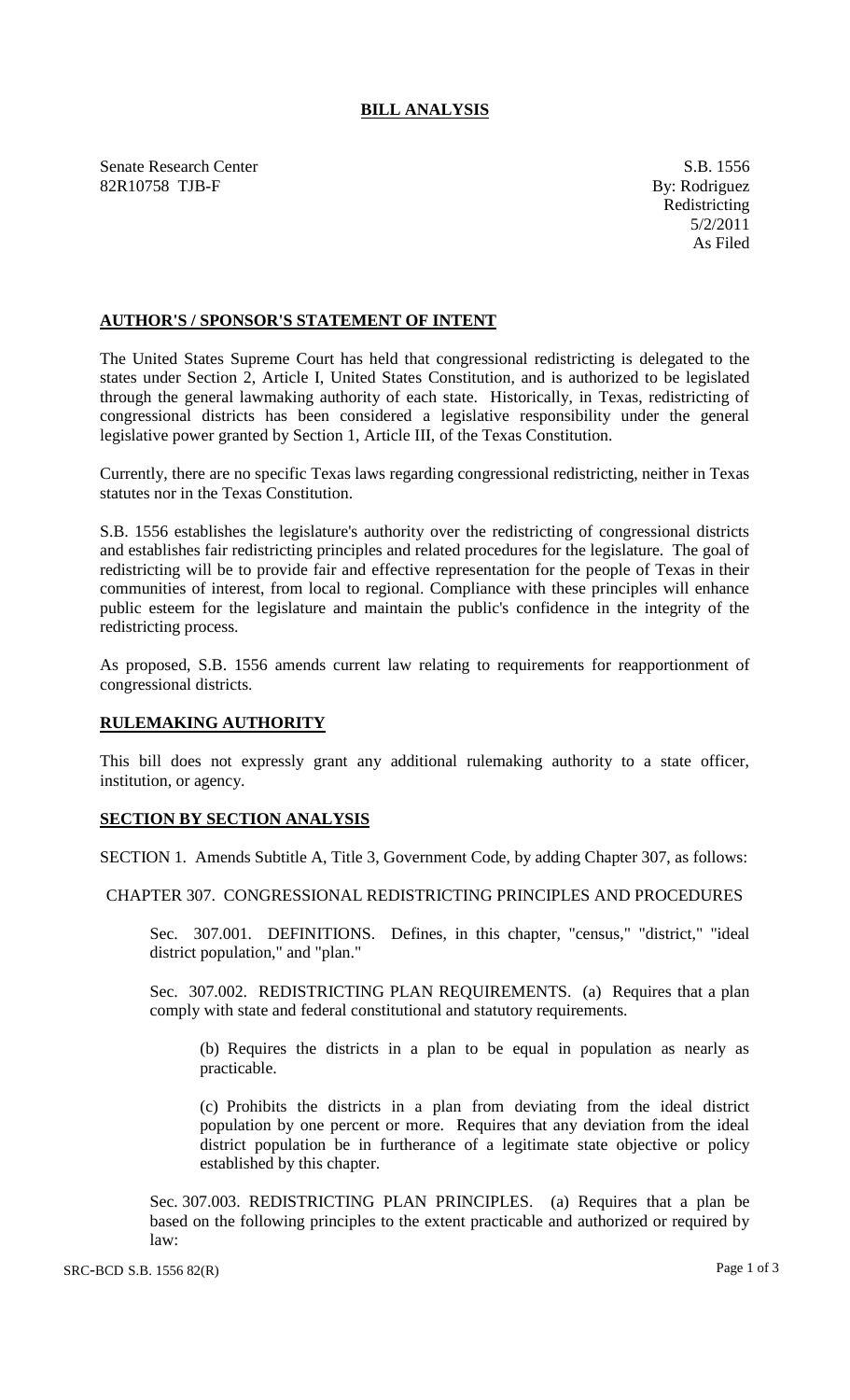1. Requires that a plan respect the integrity of the state's basic geographic regions as delineated by its councils of governments. Requires these councils to be used to form the cores of districts individually or by combining or dividing as may be required to comply with Section 307.002.

2. Requires that a plan avoid unnecessarily dividing counties and municipalities in the formation of districts. Requires that district lines be coterminous with the boundaries of these political subdivisions. Prohibits municipal boundaries, which may be highly irregular, from being given priority over retaining a community of interest intact.

3. Requires that a plan keep intact any discrete and insular communities of interest that are readily identifiable, based on actual shared and relevant interests and common concerns. Requires communities of interest to be defined by social, economic, racial, ethnic, cultural, industrial, commercial, and geographic commonalities.

4. Requires that a district be composed solely of undivided census tracts as the smallest unit of redistricting.

5. Requires that a district be geographically compact, composed of convenient contiguous territory, and based on a sense of community enabled by reasonable availability and facility of transportation and communication between population centers and other inhabited areas. Prohibits a district from being considered non-compact due solely to irregular natural geographic or political boundaries. Provides that a district is not contiguous unless all areas are joined by whole census tracts; areas that connect only at the points of adjoining corners are not contiguous.

6. Requires that a plan be drawn totally and absolutely without regard or reference to partisan political effect or consequences of any kind. Provides that the following data are strictly prohibited and excluded from use in establishing districts: partisan data of any type, voting history and electoral data, and locations of the residences of incumbents, candidates, or any other specific persons.

(b) Provides that these principles are intended to recognize the primacy of recognizing communities of interest, from regional to local, in redistricting. Provides that, although population equality is the primary goal of redistricting, adjustments to equalize populations should be made with minimal disruption to communities of interest as articulated by these principles.

(c) Provides that the principles established by this section are interdependent, interrelated, and compatible. Requires that a conflict between principles when applied be resolved in favor of the principle or set of principles that produces a district that most fairly and effectively reflects the affected communities of interest.

Sec. 307.004. REGIONAL HEARINGS. (a) Requires the legislature to conduct public hearings regarding congressional redistricting in the various geographical regions of the state beginning in the year in which the census is taken.

(b) Requires that at least one public hearing be conducted within the boundaries of each regional planning commission whose participating local governments have a total population equal to or greater than the ideal district population.